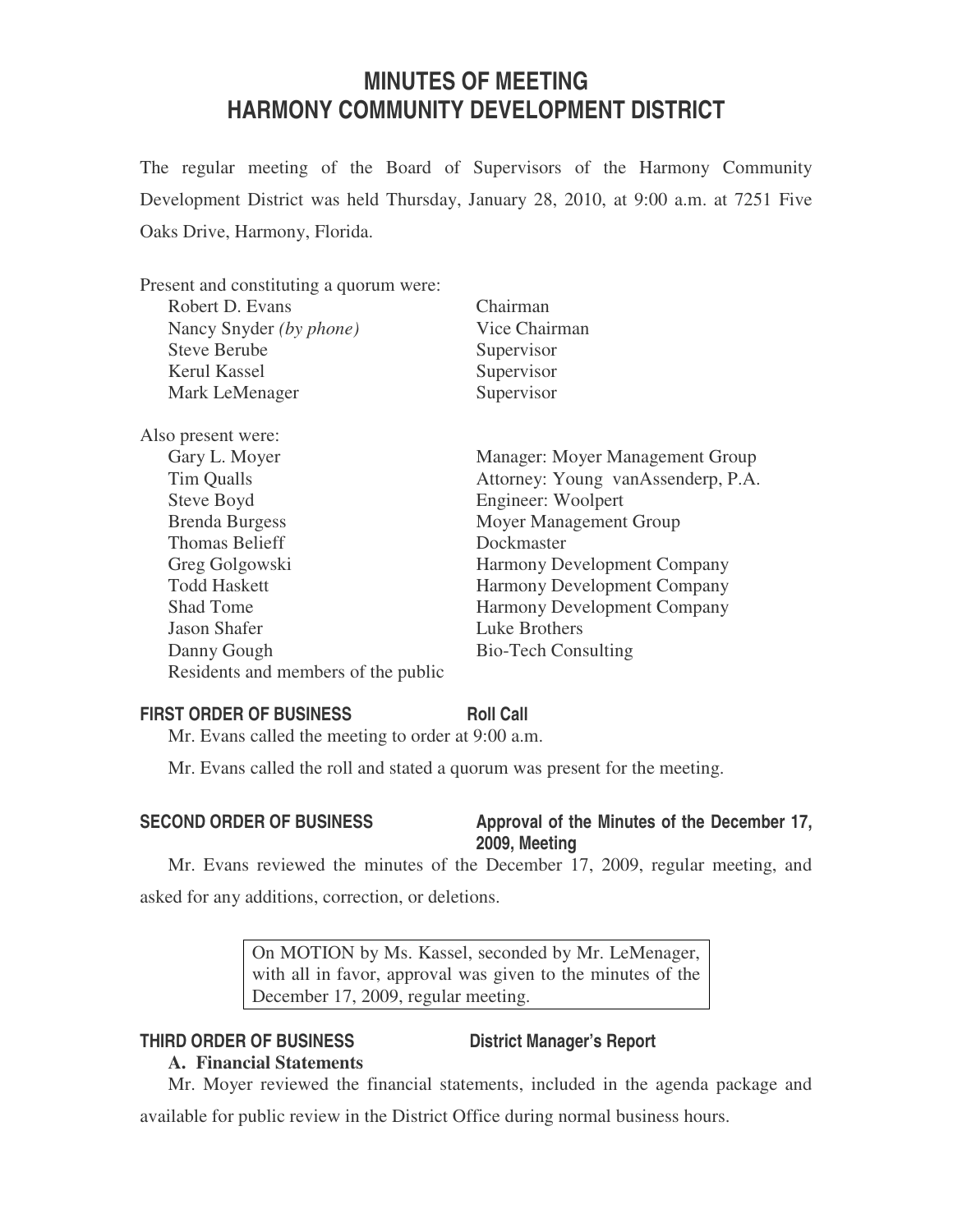Mr. LeMenager stated I noted that we are well over what we expected to collect from the County for our maintenance assessments, and I think that is a very positive thing. With respect to the amount we set aside for first quarter operating expenses, is this unusual or the result of some efficiencies on the part of the County?

Mr. Moyer stated it is tied to when people pay their real estate tax bills, since our non-ad valorem assessments are placed on the tax bills. That happens between December 1 and March 31. Even though we prorate over a 12-month period what we expect to collect, the reality is we anticipate collecting it over four months. The amounts shown through December 31 probably represent people who have mortgages on their homes because the mortgage companies will pay that at the earliest available time to take advantage of the 4% discount. That is why it is a positive variance of roughly 46%. Based on last year, I anticipate we will receive all of it but it is a timing issue of when people pay their taxes.

Ms. Kassel asked does the budget reflect even amount monthly or the fact that the bulk of assessments are received by March 31?

Mr. Moyer stated the budget is not annualized, but in the monthly column, it is a proration.

Mr. LeMenager stated with respect to the assessments, it does not appear that is the case. It is the case with CDD-collected assessments, but not with tax collector-collected assessments. It appears that the accountant has correctly put in some acceleration so they have made some allowance for that.

Mr. Moyer stated you are correct.

Mr. Berube stated I have a question on receivables. On the financial statements ending September 30, there is a line that shows delinquent assessments from fiscal year 2006 for \$11,433. No other year shows delinquent assessments. What happened in 2006?

Mr. Moyer stated it is probably an adjustment that the auditors made that I will need to check.

> On MOTION by Mr. LeMenager, seconded by Mr. Berube, with all in favor, approval was given to the financial statements as presented.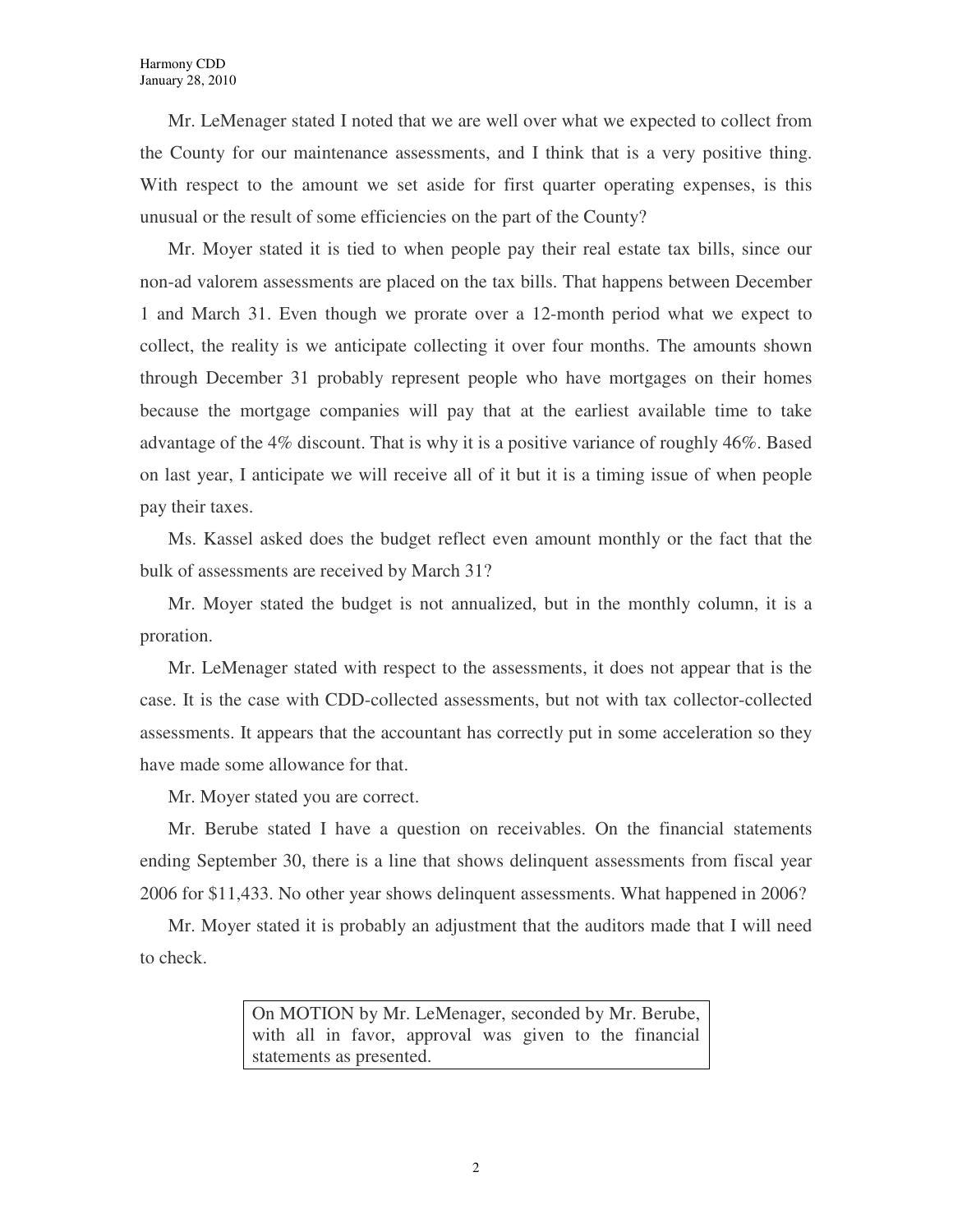### **B. Invoice Approval #117 and Check Run Summary**

Mr. Moyer reviewed the invoices and check summary, which are included in the agenda package and available for public review in the District Office during normal business hours, and requested approval.

Mr. Berube stated the invoice for Walker Technical Services says it is for monitoring of the MAXICOM irrigation system. Is this an ongoing, monthly invoice?

Mr. Golgowski stated that is correct.

Mr. Berube asked is that by contract? Is that an optional fee? What are we paying \$250 each month to receive?

Mr. Golgowski stated they monitor the irrigation system remotely and make sure if they see anything out of line or if there is a freeze like we just had, they will shut the water off. They can do that remotely. They advise on application rates for the season and time of year. It is a general overview of the efficiency of the irrigation system. They have found a number of deficiencies, and they have come out in the past to walk the property and analyzed whether zones are covering landscape shrubbery versus turf versus trees and different applications. They keep the system fine tuned. We have had events in the evening and suddenly the irrigation comes on, and they can shut down the irrigation remotely.

Mr. Berube asked do you feel we are getting \$250 a month worth of services?

Mr. Golgowski stated yes, I think it is a bargain.

Mr. LeMenager asked if there is something physical, then Luke Brothers repairs it under their contract?

Mr. Golgowski stated that is correct.

Mr. Evans stated we are including two additional invoices in this approval: Young vanAssenderp and Bio-Tech Consulting.

Mr. LeMenager stated I made the point at the last meeting as to whether or not this CDD would pick up more than its fair share with respect to your lobbying effort. Does this invoice represent all the work you performed by your firm on this project or is it part of the total cost?

Mr. Qualls stated it likely does not represent all the work that will be done, but there have been some really good developments. Ken vanAssenderp and I and others at the firm have been able to come to an agreement with the lobbyist for Gulf Group Holdings. They have agreed to take this section out of the Bill. In reality, if you look at what has

3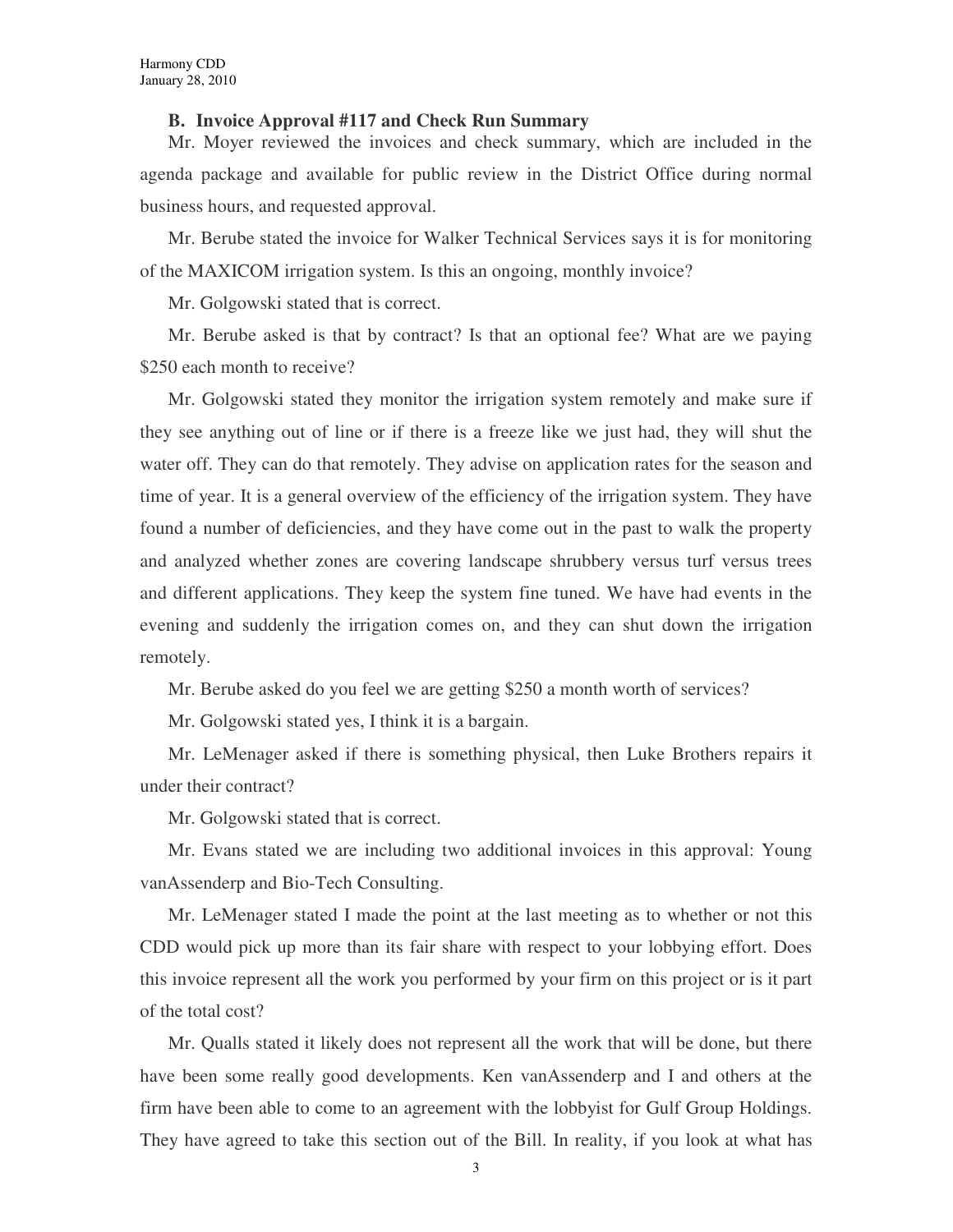been accomplished in such a short timeframe due to Mr. vanAssenderp's reputation, this comes in at a bargain for the work that has been done, well before the Session even comes up. This issue will not even come up during Session, and I believe in three week we will see a strike-all amendment on Senate Bill 664 in which Section 2 will no longer be in the bill. I think it is great news and well worth this small legal fee.

Ms. Kassel asked is the Bio-Tech invoice their monthly contractual bill and they failed to bill us until now, or is this something additional?

Mr. Golgowski stated it is a catch up for the previous months at their contract amount and is nothing additional to the contract.

> On MOTION by Ms. Kassel, seconded by Mr. LeMenager, with all in favor, approval was given to the invoices as presented, including the additional invoices from Young vanAssenderp and Bio-Tech Consulting.

### **C. Public Comments/Complaints**

Mr. Moyer reviewed the complaint log as contained in the agenda package and is available for public review in the District Office during normal business hours.

Mr. Moyer stated it is not listed on the log but I think you all saw some communication from one of our residents who, unfortunately, made a reservation for the use of the boat that did not get to Mr. Belieff. He was on vacation when the reservation was scheduled. It is one of those growing pains, and sometimes mistakes are made. We try to minimize those, but the reality is that every now and then, it happens. The only thing we can do is apologize. We certainly cannot staff someone full time since there is no place to put a person out here. Even if we had a place, we could not afford to have a full-time secretary sit here to schedule the boats. We will struggle with that until the District is large enough and has enough revenues to consider staffing a position.

Ms. Kassel asked do we have a part-time dockmaster?

Mr. Moyer stated yes.

Ms. Kassel asked is he supposed to cover when Mr. Belieff is on vacation?

Mr. Moyer stated yes, he is supposed to, but this was an occasion when none of that worked.

Ms. Kassel asked have you addressed this to the point where it should not happen again?

Mr. Moyer stated yes.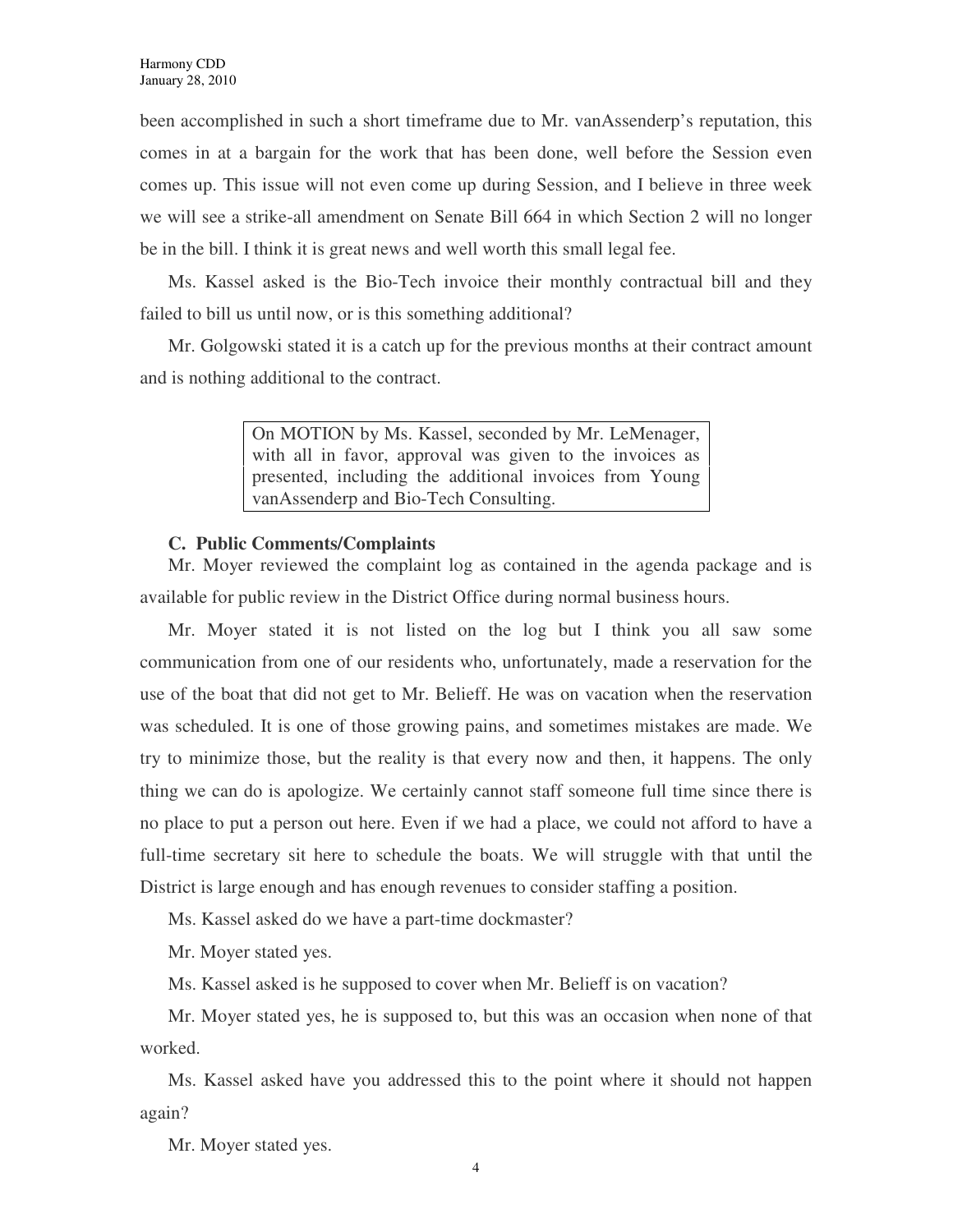Ms. Kassel stated I have a question about the doggie bags for Luke Brothers. A number of the dispensers for the doggie pots are not locked so when you pull out the bag, the whole box of bags falls out. Does Luke Brothers have the key?

Mr. Shafer stated we do have the key, and they are supposed to be locked. This is the first time I am hearing about this, so I will address it immediately.

Ms. Kassel stated some of the sidewalks have moved and are no longer safe so we will need to address those. Do we have money in the budget for sidewalk repair?

Mr. Moyer stated yes.

Mr. LeMenager stated we have \$9,000 in the budget for sidewalks.

Ms. Kassel stated I have an item that I can raise during Supervisor requests. There was a dog park incident about a vagrant, but my issue is regarding the dog park being CDD property. The Companion Animal Committee may have discussed incidents in the dog park. As the CDD, what can we do to prevent or deal with incidents at the dog park involving dogs attacking other dogs or the perception of attacking and also knocking down people?

# **D. Ratification of Engagement Letter with Grau & Associates to Perform the Arbitrage Rebate Calculations for the Capital Improvement Revenue Bonds, Series 2001**

Mr. Moyer stated whenever a government issues tax-exempt municipal bonds, we sign a contract that says we will perform an annual rebate calculation to determine if the District is making more in investment earnings on the monies that we have left in the bonds funds than what we are paying the bondholders. If there is positive arbitrage, then every five years we rebate that to the Federal Treasury. This is a document that is filed with the Federal Treasury that we will perform this, and when this work is completed, it goes to the trustee. The trustee will monitor that against the account that is setup in the bond fund called the arbitrage rebate account. It is frustrating to me but we have to do it. When you are earning  $1\%$ , it is not hard to figure out that  $1\%$  is less than 6%. Having said that, it still does not release you from having to hire someone to perform that calculation. The price is \$600 and it is much less than it was several years ago.

> On MOTION by Ms. Kassel, seconded by Mr. Berube, with all in favor, approval was given to accept the engagement letter with Grau & Associates to perform arbitrage rebate calculations, in the amount of \$600, as discussed.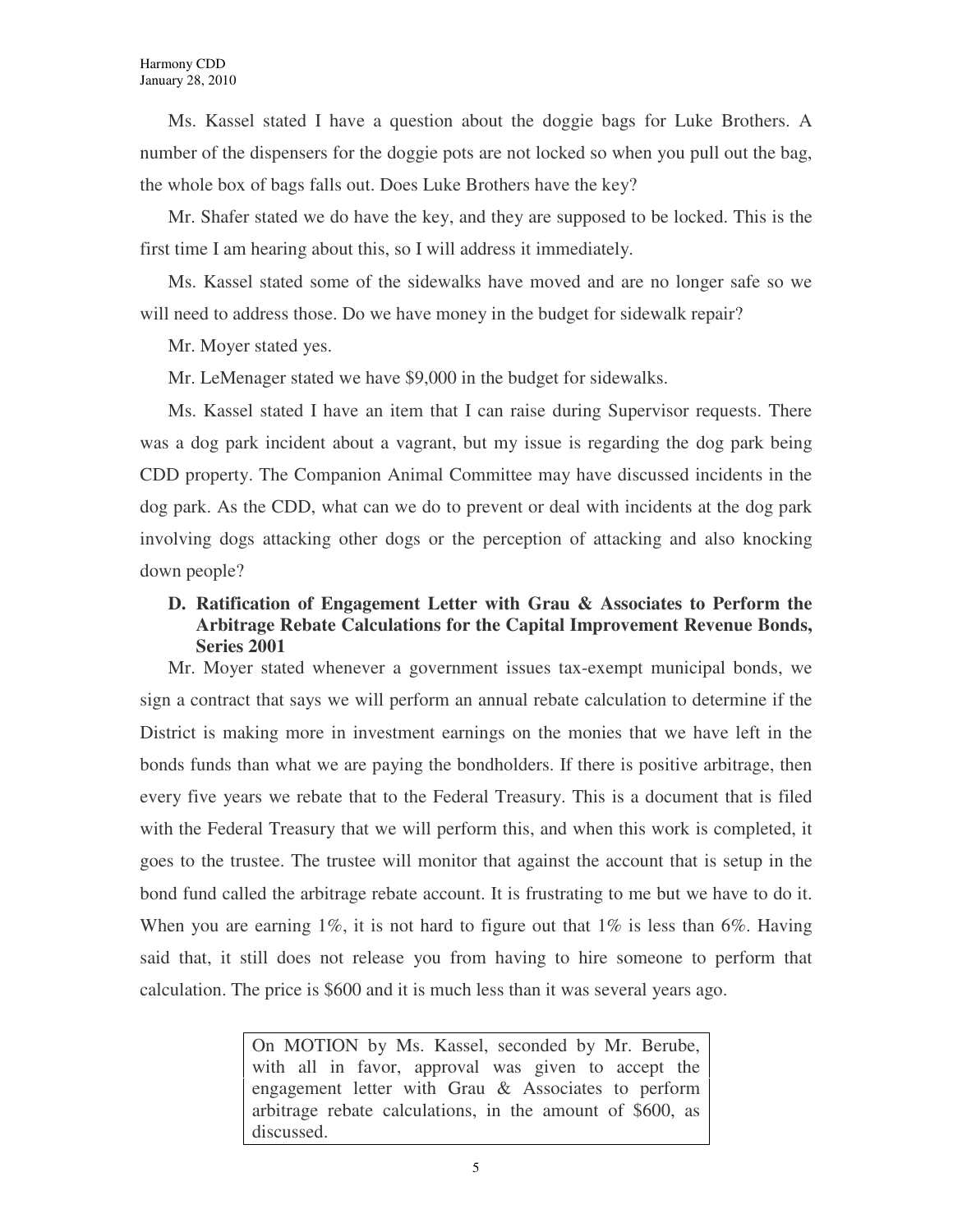# **FOURTH ORDER OF BUSINESS Staff Reports**

# **A. Attorney**

Mr. Qualls stated Mr. vanAssenderp was asked by Severn Trent to develop a policy on the financial statements, and I would like to thank Severn Trent for the work they did in making these improvements and changes to terminology. I want to briefly report on Senate Bill 664, which had the section that would have made changes to Chapter 190, Florida Statutes. There was a meeting with Gulf Group Holdings and another entity who is interested in this Bill passing but also did not want Section 2 included because they thought it would make the Bill harder to pass due to a lot of opposition. Using the logic that something dealing with Chapter 190, F.S., should not be in a Chapter 197, F.S., bill that deals with tax collection and sale of tax deeds. Former Senator Fred Dudley, who is the lobbyist for Gulf Group Holdings, and their attorney, Deborah Marks, did orally agree at that meeting to remove Section 2 out of the Bill. In three weeks, you will receive a report that a strike-all amendment has been filed and it will not be included in the legislation. I think there is some minor work to be done but this should assuage a lot of the concerns with that bad language that would force the District to foreclose on properties within its boundaries and would have forced the District to purchase tax certificates. That is good news and we wanted to report that to the Board.

# **B. Engineer**

Mr. Boyd stated I distributed the final draw from Jr. Davis Construction Company for the waterline construction. This is the final release of their retainage in the amount of \$6,171.20. The work is complete, we have DEP clearance, and the lines have been placed into operation. I want to point out there were no change orders on this contract. The lien release is also attached and if this is approved, I will ask Mr. Evans to sign a requisition and the District manager can forward the payment to Jr. Davis.

> On MOTION by Ms. Snyder, seconded by Ms. Kassel, with all in favor, approval was given to the final payment to Jr. Davis Construction Company, releasing all withheld retainage, in the amount of \$6,171.20 for the waterline construction, as discussed.

Mr. Boyd stated we received a quote from Jr. Davis to do some additional work on the alleys that Mr. Haskett identified. There is one location in Neighborhood A-1 in Ashley Park where the trucks continue to cut the corners short. This will facilitate putting in some short bollards to force the trucks to stay on the asphalt. We need to decide what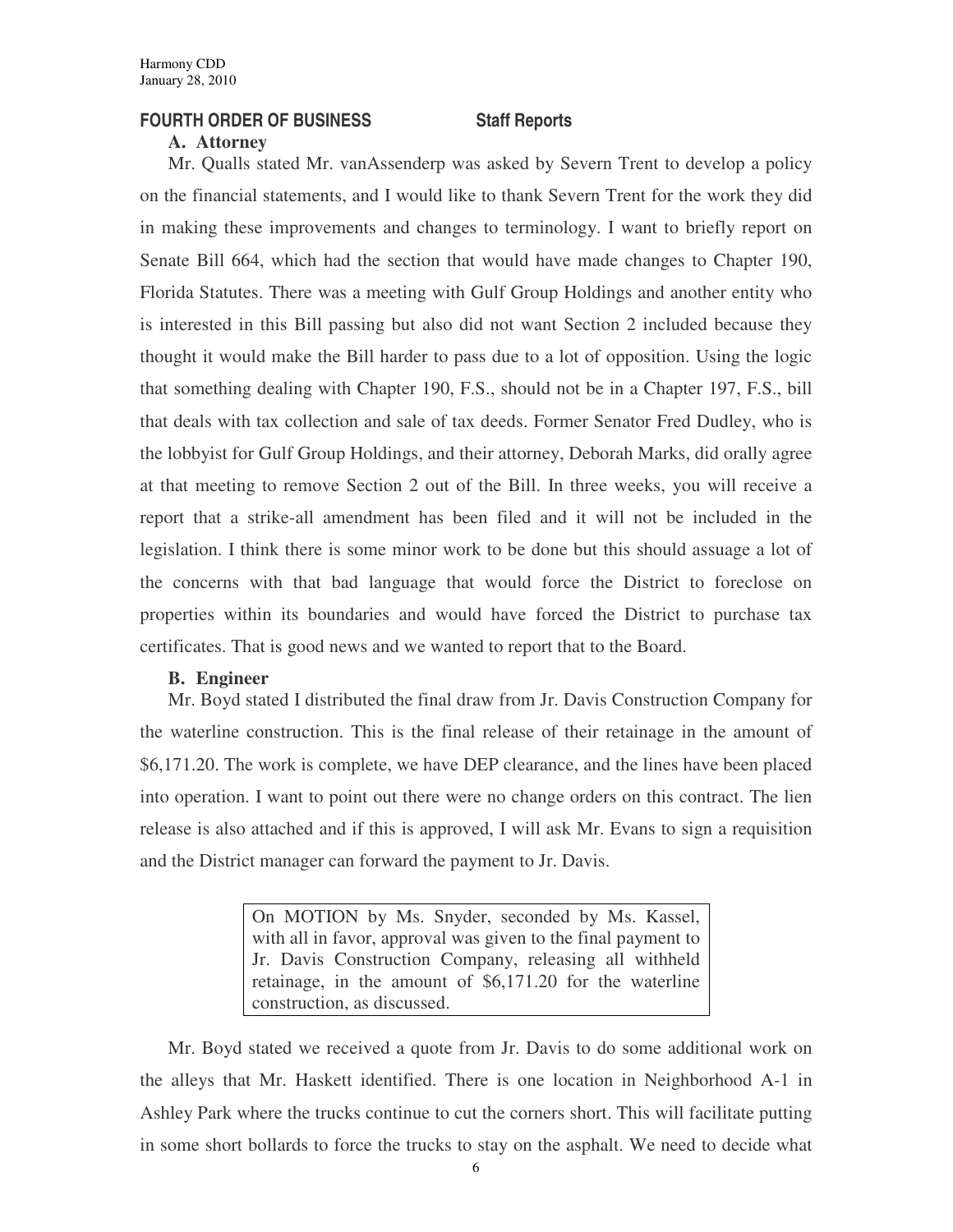color to paint it, which will be compatible with the neighborhood design palette. It should be painted when they are installed.

Ms. Kassel asked what is our sidewalk and alley maintenance budget for the year?

Mr. Moyer stated roads and alleys is \$5,000 and sidewalks is \$9,000.

Mr. Berube asked did we perform the alley repairs in last year's budget?

Mr. Boyd stated we did it as a capital requisition last year.

Mr. LeMenager asked how much is left in the capital funds? This could be considered a capital improvement.

Mr. Moyer stated the financials show that the 2004 capital projects balance is \$230,473.

Ms. Kassel stated I thought we should have only \$50,000 left.

Mr. Boyd stated we have not spent it all and our fees have not come through the District yet. Testing is done but the easement needs to be recorded.

Mr. Evans stated there might be \$100,000 left after all these requisitions are approved. It is a timing issue and they have not shown up in the financials yet.

Mr. Boyd stated I made contact via voicemail with the superintendent of Waste Management and explained the problem to him and I have not heard back, left voicemail with Commissioner Hawkins also. I have not heard from either of them, but I will continue to follow up until I do. Since you have not noticed a change in behavior, we can see how well our complaint gets handled that potentially can solve the problem. There will always be a little laziness with some of the drivers, regardless of the outcome of our conversations. I will follow up with both

Mr. Berube stated I made particular note that the garbage trucks go down the alleys the wrong way behind my house. If we are paying to fix the alleys, they need to do their part.

Mr. Evans asked would it be beneficial to put arrows on the alley signs?

Mr. Boyd stated some of them have arrows as well as One Way and Do Not Enter signs. They just ignore them. I will use this alley repair proposal in my conversation with Waste Management, and that might help the conversation a little. If we want to bring this back to the next meeting for your consideration, I will discuss that with Mr. Haskett.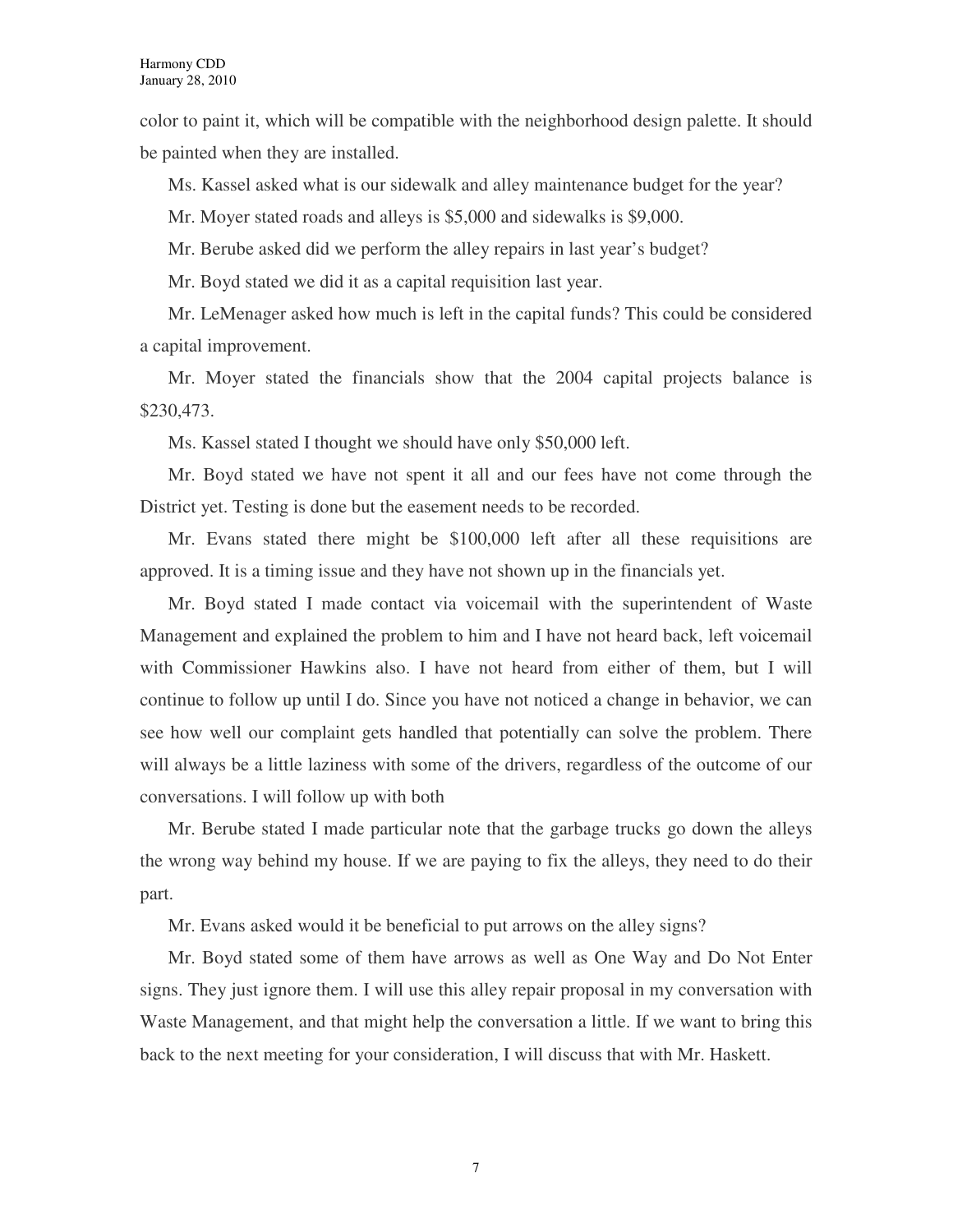Mr. LeMenager stated I thought we were going to use up almost all of what we have left in capital to do the waterline, so I would like a more accurate number of what we have available.

Mr. Berube stated I am happy to get on the telephone and assist in contacting these people if the situation is not corrected.

Mr. Boyd stated it might be helpful to have a meeting with them on site when the trucks are driving through the alleys so they can see what is happening.

Mr. Boyd stated last month you asked me to check on the flushing of the fire hydrants. I contacted Toho Water Authority and they are aware some had been closed. They close some of them periodically and are monitoring the water quality, so you will see flushing or not flushing periodically, which is a good sign and means they are getting control of the issue.

### **C. Dockmaster/Field Manager**

Mr. Belieff reviewed the monthly boat report as contained in the agenda package and is available for public review in the District Office during normal business hours.

Mr. Berube stated this report is very nice and I would like to ask you to expand it a little. Do you keep track of who the users are?

Mr. Belieff stated yes.

Mr. Berube stated I would like you to add that information to the report, including who they are and the trip length. I am interested in the number of unique users for these boats, if there are five people who continuously use the boats or 50 different people. I would like to see that information for the past six to 12 months. Secondly, we look at the expense of the boats and every month we wonder what to do. Last year, we spent \$16,900 at Advanced Marina and \$3,200 at Napa to maintain the boats. When you look at the total cost to maintain the boats last year, 90% of our total boat maintenance went to two companies. I am not saying anyone is doing anything wrong, but that is a lot of money going to one place. Mr. Belieff's charge has been to fix boats when they are damaged but I think we are spending a lot of money with a more expedient repair when we might be able to save money in not getting it repaired quite as quickly. If the Board does not object, I would like to get involved in repairs on the boats. It is not to say Mr. Belieff has done or is doing anything wrong, but my background and my current job is repairing things that are broken. I am more than happy to assist and perhaps we can save some money. If there is a smaller repair that you can easily fix, that is not a problem. If there is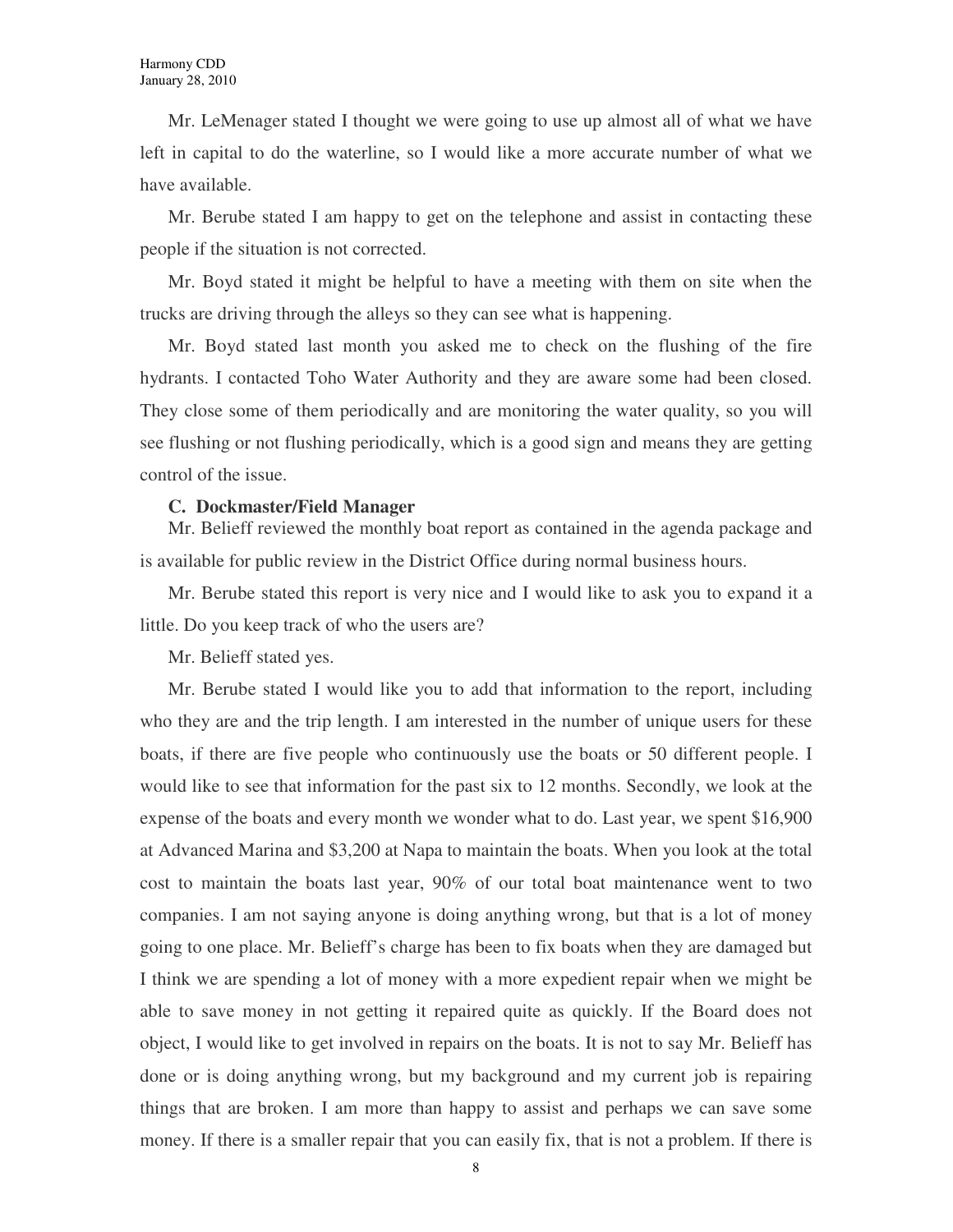a large repair over \$500, I would like to come down and see the boat. Perhaps we can slow down the repair process. I do not see a reason to have all the boats available every minute of every day if we are spending a lot of money for them to be repaired quickly. Sometimes if there is a little delay in the repairs can save some money. I think we need to do that, because the trajectory of boat repairs is steadily increasing. I do not want to be forced into doing something more rash than this.

Ms. Snyder stated I agree with what you are saying, and I would like to help out. After we see that the boats are in good repair most of the time, then we can see how much use there really is.

Mr. Berube stated I agree. We have talked about the cost of the boats every month, and this is a starting point to an action plan. We need an action plan to figure out where we are going with these boats. Once they are in good repair, perhaps we can hire a mobile marine mechanic to perform some maintenance, but we do not know enough information yet.

Ms. Snyder stated the numbers do not justify what we are paying. I think this is one of the greatest facilities that Harmony has. I want to see how much they are used when they are all in working condition most of the time.

Mr. Berube stated we need to instill reliability and then we see the results. When you figure the cost last year versus the number of trips, the minimum cost just based on boat repairs, every trip cost more than \$70.

Ms. Snyder stated there were a lot of problems and people shied away from using them because there were so many problems.

Ms. Kassel stated in addition, there is the deposit that was instituted and has made people hesitate or they have not provided their information to the CDD to be able to rent the boat. I would like to see over the last four years what the boat expenses have been. Now that they are older, they are more expensive to maintain because they break down more frequently. As time goes on, costs may increase because they continue to get older.

Ms. Snyder stated you suggested leasing at one time.

Ms. Kassel stated yes, I did, but I have not heard anything about that and I do not know if that is an option.

Ms. Snyder stated if we have a lease and a boat is never used, we could probably remove it from the lease.

9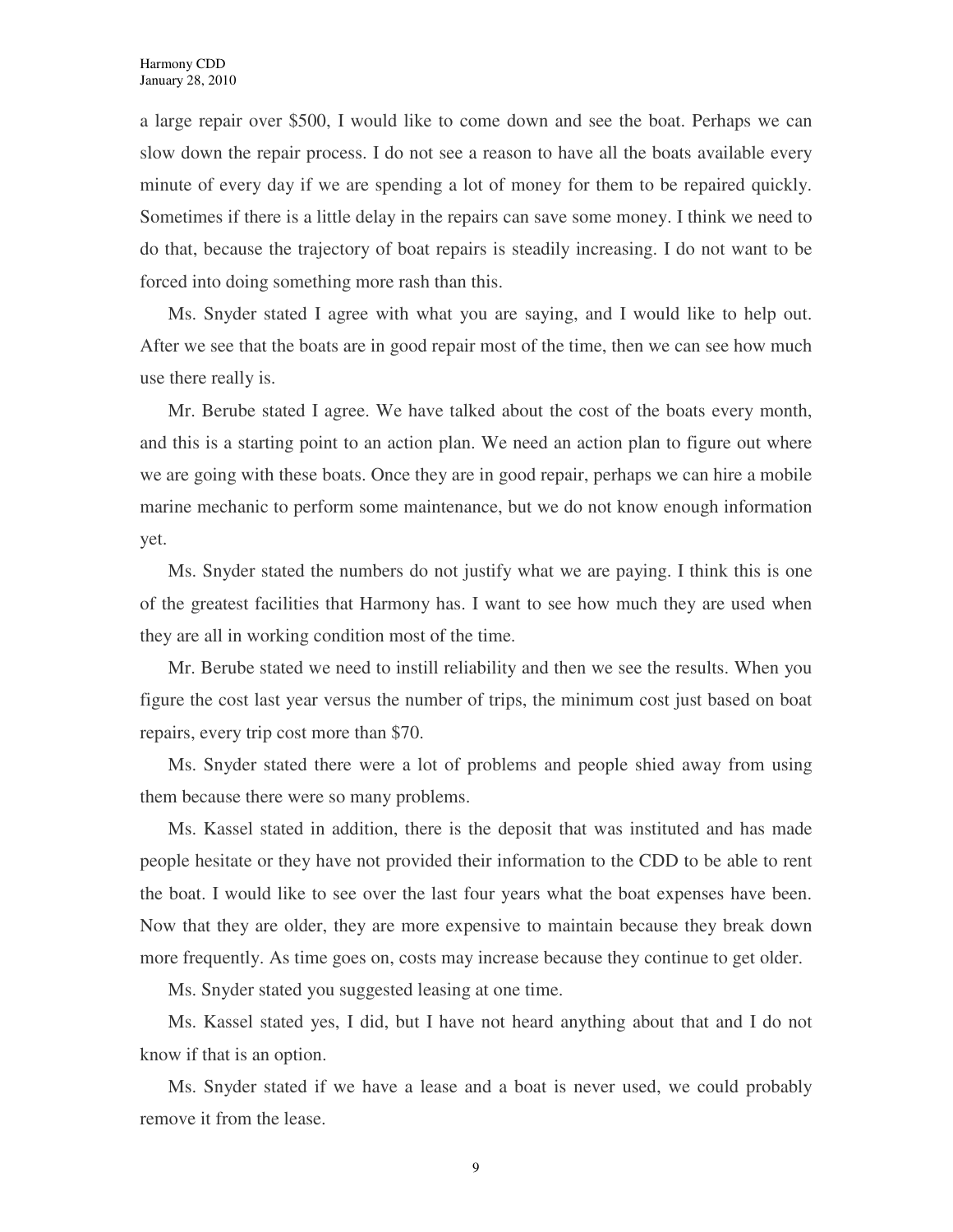Mr. LeMenager stated that may depend on the terms of the lease.

Mr. Berube stated this is an early stage. I am merely suggesting adding another set of eyes and hands to the oversight and the repair process to get a handle on it before it gets out of control. Last year we spent \$25,000 and the majority of that when to two suppliers. Perhaps those two suppliers are the best we are going to find, but I do not know that yet. I think we need to start somewhere, and I am willing to step into it personally.

Mr. Evans stated I think it will also give you an inside look on what our options are. Mr. Belieff has done a great job to work within his framework of his authority. There are two component parts. One is maintaining the boats in proper form and what it costs to do that, what is proper and what level of maintenance we need. The other thing is to enhance our programming efforts to get more people to utilize the boats. Winter has been cold, but it gives us time to design these programs to implement them as the weather warms up. I think it would be advantageous and we appreciate your involvement in the boating facilities.

Mr. LeMenager stated up to now, we have relied on the developer to do the bulk of legwork required by the Board, and over time, we need to do more and they need to do less. I appreciate Mr. Berube volunteering his time and expertise.

Mr. Qualls stated this Board spent a lot of time developing rules for the use of the boats. The rules state that someone either pays the \$250 security deposit or provides a credit card and valid identification. It is not like they have to pay the \$250 deposit each time they use the boat, if that helps anyone.

### **D. Landscaping – Luke Brothers**

Mr. Shafer reviewed the monthly landscaping report as contained in the agenda package and is available for public review in the District Office during normal business hours.

Ms. Kassel stated last month we discussed replacing some plant material. I want to make sure you have all that information.

Mr. Shafer stated yes, and I am working closely with Tim Nicholson on that.

Ms. Kassel stated we noticed a significant irrigation leak in one of the neighborhoods, and I will provide that to you. On my Apple computer, I have trouble reporting problems on the website.

Ms. Burgess stated you can just send an email and we can address it.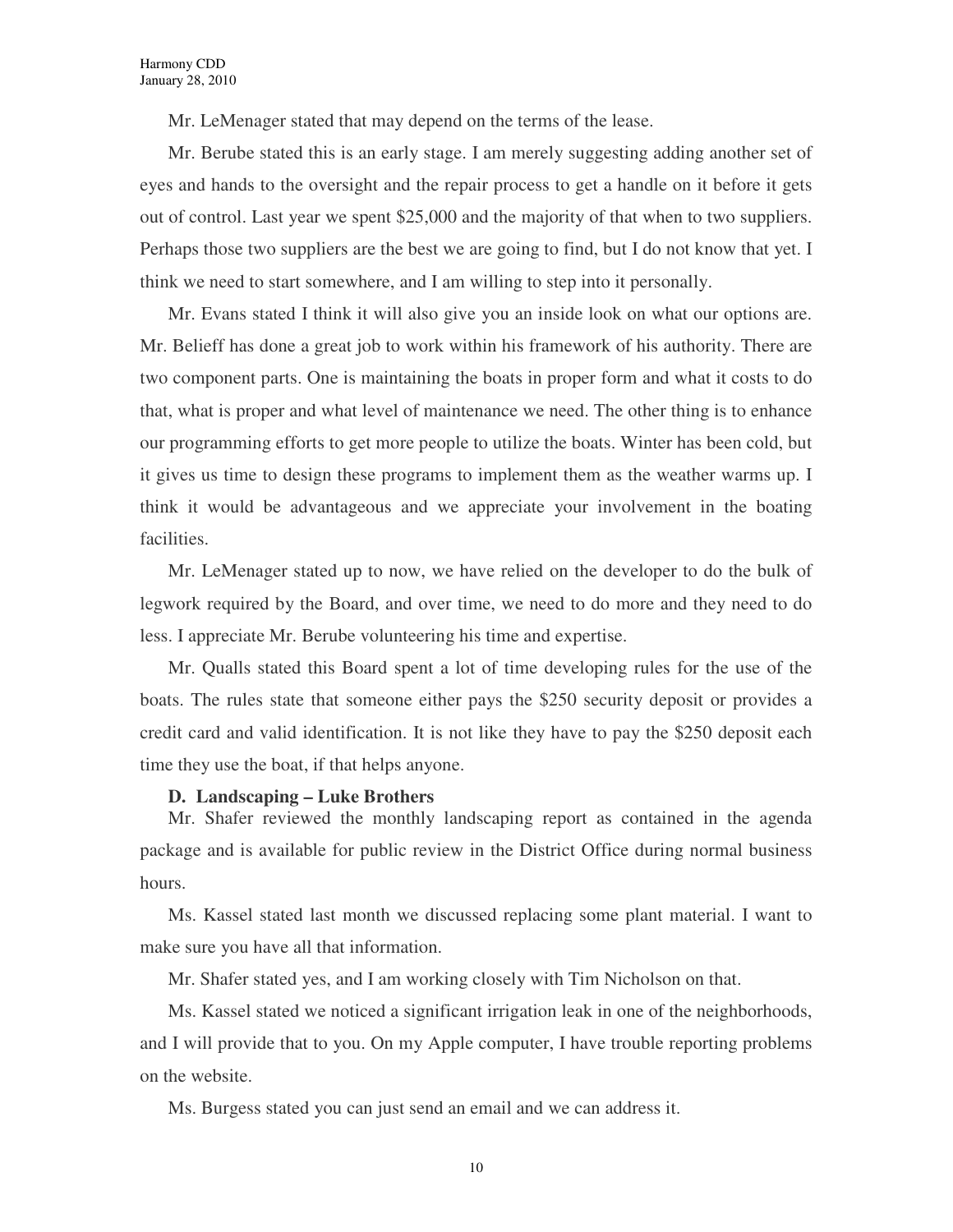Mr. Berube stated on Schoolhouse Road, across the street just south of the school entrance in front of the real estate model home, there are three trees on the back side of the sidewalk that were not mulched. I know you have not finished all the mulching, but I think you have completed that area. It looks like those three got missed.

Mr. Shafer stated I will see that those are mulched.

Mr. Berube stated also at the exit driveway to the school on Schoolhouse Road, there is a small area of sod that was removed and not replaced.

Mr. Shafer stated I will add that to my list.

Ms. Kassel stated across the street from the school, a yellow fire hydrant is constantly dripping. Is that intentional or does that need attention?

Mr. Haskett stated I do not believe it is intentional.

Ms. Kassel asked who is the person to deal with that? Is it Mr. Belieff or someone else?

Mr. Moyer normally it is Toho Water Authority.

Ms. Kassel asked residents need to report that to Toho Water Authority?

Mr. Haskett stated you can, but we will call them now that we know about it and have them address it.

Ms. Snyder stated between my house and my neighbor's house, there has been a broken cover on the sewer drain. It has been that way a couple months. We reported it once. My question for Luke Brothers is, if you see something like that and you drive over it with a lawnmower, would they report that? I am concerned about all the children in the area.

Mr. Shafer stated yes, they should report that.

Ms. Snyder stated I am not saying they broke it because it has been broken before you started. It seems to me that you should report that a cover is broken that someone can fall into it since it is about 12" x 18". It is between the sidewalk and the street right next to 7023 Five Oaks.

Mr. Shafer stated I am not aware of that so I will look into it.

### **E. Aquatic Plant Maintenance – Bio-Tech Consulting**

Mr. Gough reviewed the monthly aquatic maintenance report as contained in the agenda package and is available for public review in the District Office during normal business hours.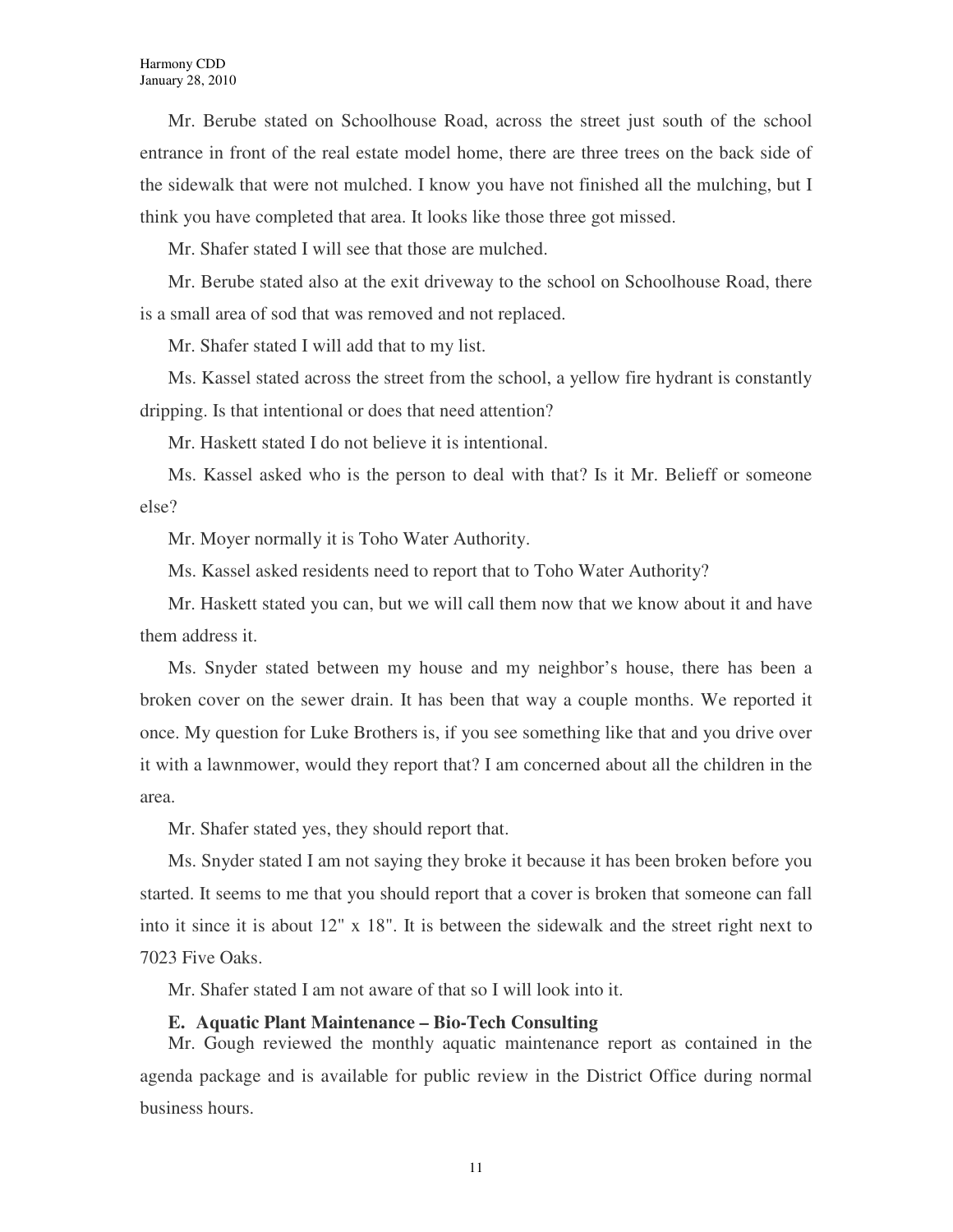Ms. Kassel stated ponds 9 and 18 are problematic. Is that because they are small comparatively speaking or because they are in sheltered position and they do not receive much wind?

Mr. Gough stated pond 18 is smaller and has a very shallow depth. It has accumulated a lot of material. Pond 9 has some runoff from the golf course. I think your assessment is correct.

Ms. Kassel asked would it be helpful to excavate more out of pond 18 to help maintain its system?

Mr. Golgowski stated pond 18 has a shelf on the west end that is exposed. With the low water level, that is a good target to install plantings to create a little wetland, which should help the pond.

Mr. Gough stated if you fill in that area, it should look a lot nicer and it will help with the chemistry of the pond.

Mr. Golgowski stated these plantings have been done by residents at no cost to the District. The plants they are using have been transplanted from other locations and installed by volunteers. They are David Leeman, Rachel Garwood, and Nettie Bartel, and they have been very active for years doing these activities. So when you see some of these improvements in our ponds, it is their work. They just did some plantings at ponds 32 and 33, and pond 18 will be next.

Mr. Berube asked do we have a plan for pond 18 before the water comes back up?

Mr. Golgowski stated yes, we will get the plants in there now.

Mr. Berube asked are there other ponds that need vegetation planted?

Mr. Gough stated most have a good amount of vegetation, but more is better for the pond chemistry and in keeping algae levels down. The majority of the ponds have a good ring of beneficial vegetation right now. We have not identified any that are totally lacking, so by this time next year, most ponds will have beneficial vegetation. At this point, I do not see any that will not require additional plantings

Mr. Berube stated regarding brownish sponge looking stuff, some of it has dissipated but it is not completely gone. It is in a number of the ponds. Is this something you are treating and how long before it disappears?

Mr. Gough stated yes, we are treating it. The algae come and go depending on fertilization and weather and other factors. It is an ongoing treatment, and every time we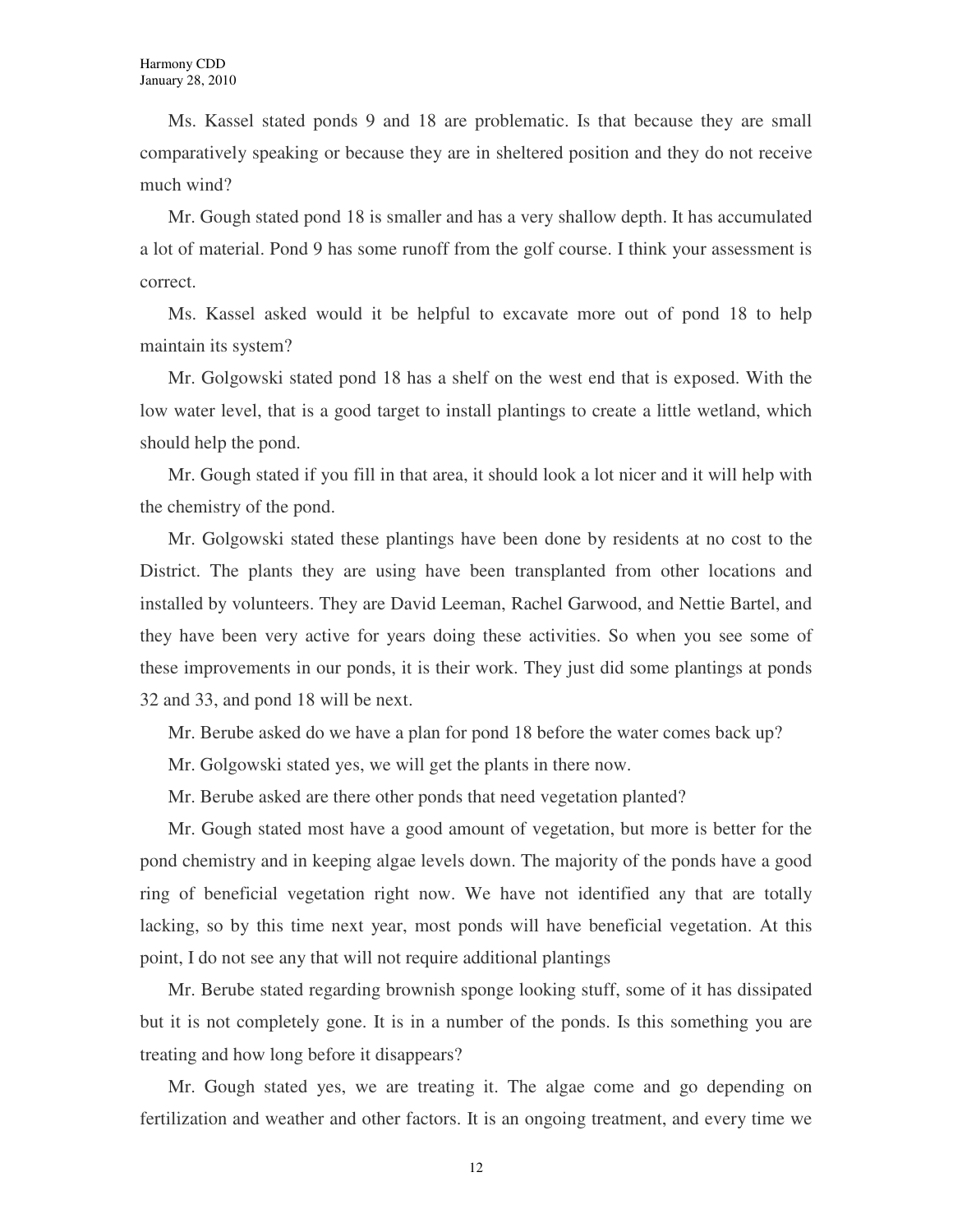see it, we will treat it. There will be times when there may be blooms, such as after a heavy rain event or when it gets warm and the pond gets stagnant. We will stay on top of it as much as possible to keep it treated, and we will keep in contact with Mr. Golgowski so that if there is a problem, we are here to get it taken care of. In the winter and through spring, we can typically get rid of it where it will stay away. Once we get to mid summertime when it is hot and rainy, we will get some periodic blooms that we will treat at that time. We are trying a new algaecide that should be extremely effective and it is very fast acting. As soon as it is applied, the algae break down within a couple hours.

Mr. LeMenager stated when you are out in the community, an alligator has taken up residence in pond 7.

Mr. Gough stated we have seen a couple out there, and we have seen six or seven babies in pond 18. We will keep an eye out for them.

### **F. Developer**

Mr. Golgowski stated we provided street map of the neighborhoods and a collection of photographs that pertain to a program that the developer is working on for the community called Fire Wise. It is a national program and we are working in conjunction with the Florida Division of Forestry. The program is intended to recognize that some communities on the urban fringe are in areas that burn or are subject to wildfires. This does not apply much to Harmony, but we wanted to explore this program to see if we had any weaknesses and any additional protections that could be offered to the community. At the end of the program, we will be recognized as a fire-wise community that has made reasonable efforts to protect itself. Staff from the Division of Forestry toured the community, looking for problems. They found none but they recommended an additional step for the area around the pond in Birchwood on Buttonbush Loop that abuts the conservation area. It is an area where some work could be done. The Fire Wise program recommends a clear zone of 30 feet between flammable natural material and structures. We have that for the right-of-way clearance, although it has been planted with landscaped material, notably the shrubs, which are wax myrtles. "Wax" suggests something that might burn, and wax myrtles are often a concern. They recommend that they mow for us a 15- to 20-foot swath of the wetland buffer, which is on property owned by Birchwood Acres, so it is not a direct concern to the District. They also recommend removing some of the wax myrtles that get a little too close to some of the houses. They are also interfering with the growth of the oak trees, so it will benefit the tree. This work will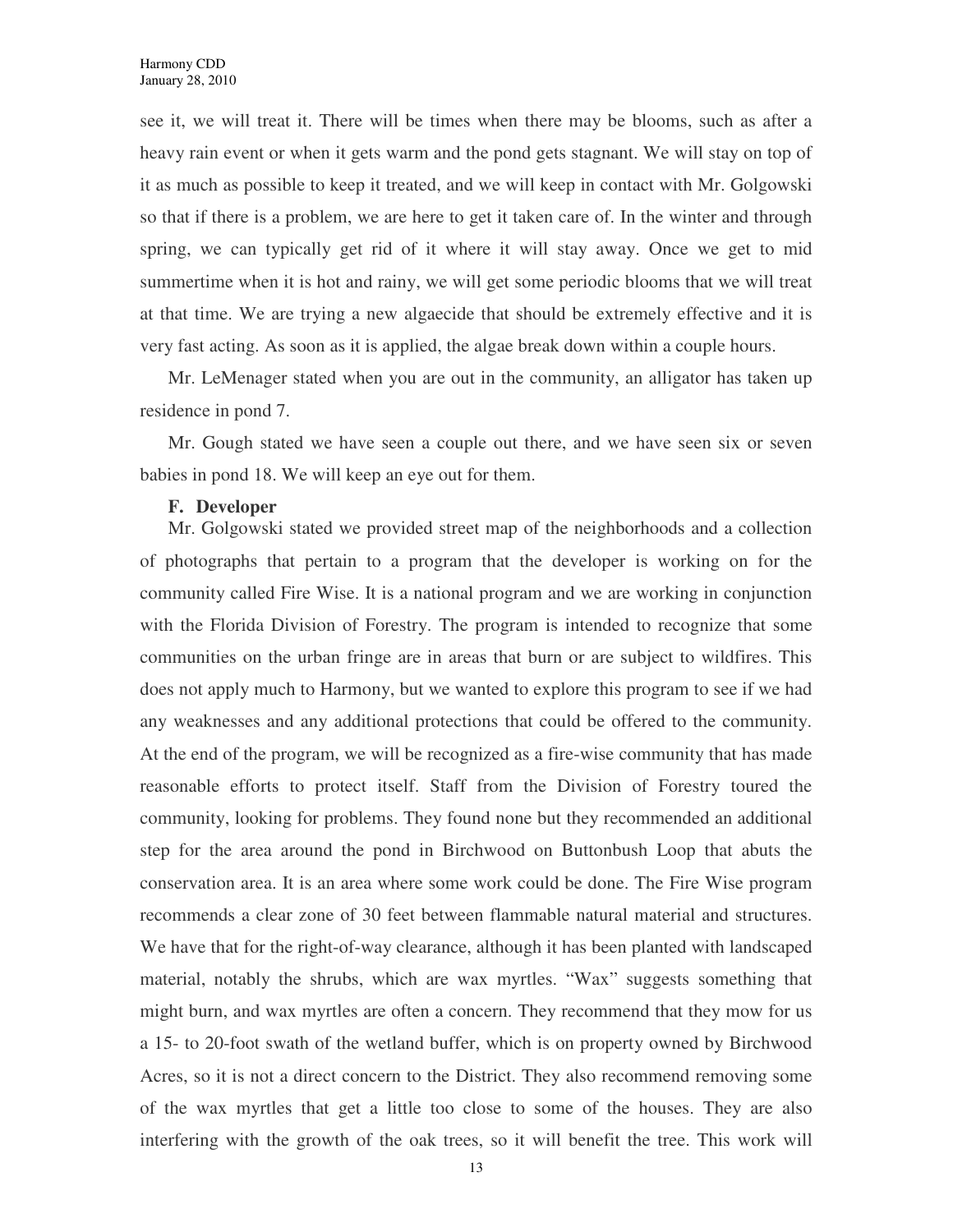mainly be a tidying up of that area, and I wanted to introduce the program to the Board. Some of these plantings to be removed are on CDD property.

Mr. LeMenager asked they will pickup the cost?

Mr. Golgowski stated yes, they will do the work for us, including removing the trees. We will be obligated to keep it in that condition, but they will do the work and we just have to maintain it.

Ms. Kassel asked have you spoken with the resident whose house is pictured?

Mr. Golgowski stated yes. We walked the property and they are on board with it.

Mr. LeMenager stated it is a great idea.

Mr. Berube stated they will mow it once but we are coming into the wet season, and it will grow back fairly quickly. Is this an ongoing maintenance program or do we need to address it?

Mr. Golgowski stated it is incumbent upon Birchwood to mow their land, and it will be maintained in a rough condition to keep vegetation low, not as manicured as your yard. Most of the material is blackberries which do not burn very well. The wetland buffer edge is Birchwood property. Both areas depicted on the map to be mowed are Birchwood property and not CDD property. I am just asking for permission to remove the wax myrtles.

Mr. LeMenager stated I have no problem with that.

Mr. Evans stated you may proceed.

Mr. Haskett stated the Board discussed the proposal from A Cut Above tree service, and there was some hesitation on the scope of work. I met with Hank, the owner of A Cut Above, to better define the scope of work. He revised the proposal and I provided a revised copy to the Board. The total is \$6,000 against a budget of \$15,000. if the Board is comfortable that the scope of work is well defined, I would like to proceed with executing the contract and scheduling the work for the end of February.

Mr. Berube stated when we discussed this last month, there seemed to be more listed and I thought the cost was about \$10,000.

Mr. Haskett stated it was, but we tightened up the scope of work that was highlighted.

On MOTION Mr. LeMenager, seconded by Mr. Berube, with all in favor, approval was given to the proposal from A Cut Above for tree trimming services in the amount of \$6,000, as discussed.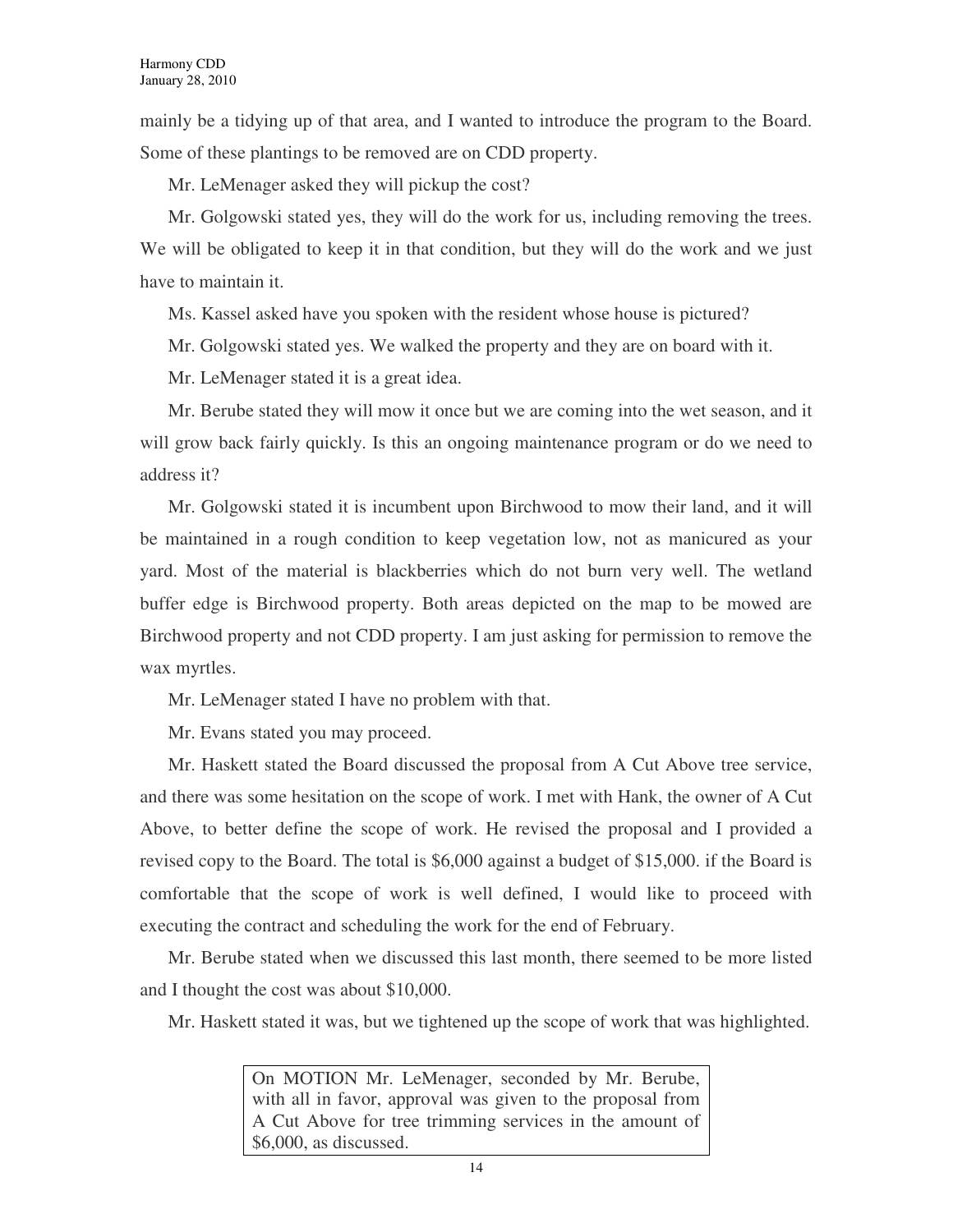Mr. Haskett stated we distributed a photograph of the security gate at Buck Lake that is in service and works well. Thanks to Chapco for doing a good job on that. It is a heavy-duty gate system and it will hopefully prevent vandalism of the boats.

Mr. Berube stated I looked at it last night, and it looks a lot better than what I anticipated. It really looks good.

Mr. Haskett stated from a distance, it is very hard to make out that there is a gate out there until you get on the dock, so it is not intrusive.

Mr. Berube stated it is nearly invisible from the street.

Ms. Kassel stated I am wondering if we might have a key onsite somewhere for emergencies, in case Mr. Belieff or no one else is around and someone needs to open the gate to rescue someone in the water. I think it is a wise idea to have a local emergency key.

Mr. Haskett stated we can put in a combination that we can give to someone on the phone rather than a key that can get lost or copied. I will recommend that we cycle the codes once a month to keep security tighter. Mr. Belieff will have the code and keys, and we will keep one with the key master at the development office.

Mr. Berube asked are you giving code to people so they can open the gate and leave the dock area?

Mr. Haskett stated yes.

Mr. Berube stated I hope we are not defeating the purpose in having the gate.

Mr. Haskett stated I would hope the ones utilizing the boats are not the ones causing the damage.

Mr. Berube asked is there anything else they need to do when they are finished with a boat rental? Do they drop off paperwork and pickup a receipt or just drop off the key? Is there something else they need to do besides just leave?

Mr. Belieff stated they put up the life preservers and return the key to the lock box.

Mr. Berube stated we can try the code but if they have to drop off the key to the boat, why not give them the key to the gate as well. Then they can just drop off two keys in the lock box instead of cycling combinations. You can keep both keys on the key ring for the boat. Then others can still know the combination to the gate for emergencies.

Mr. Haskett stated we can see if that works.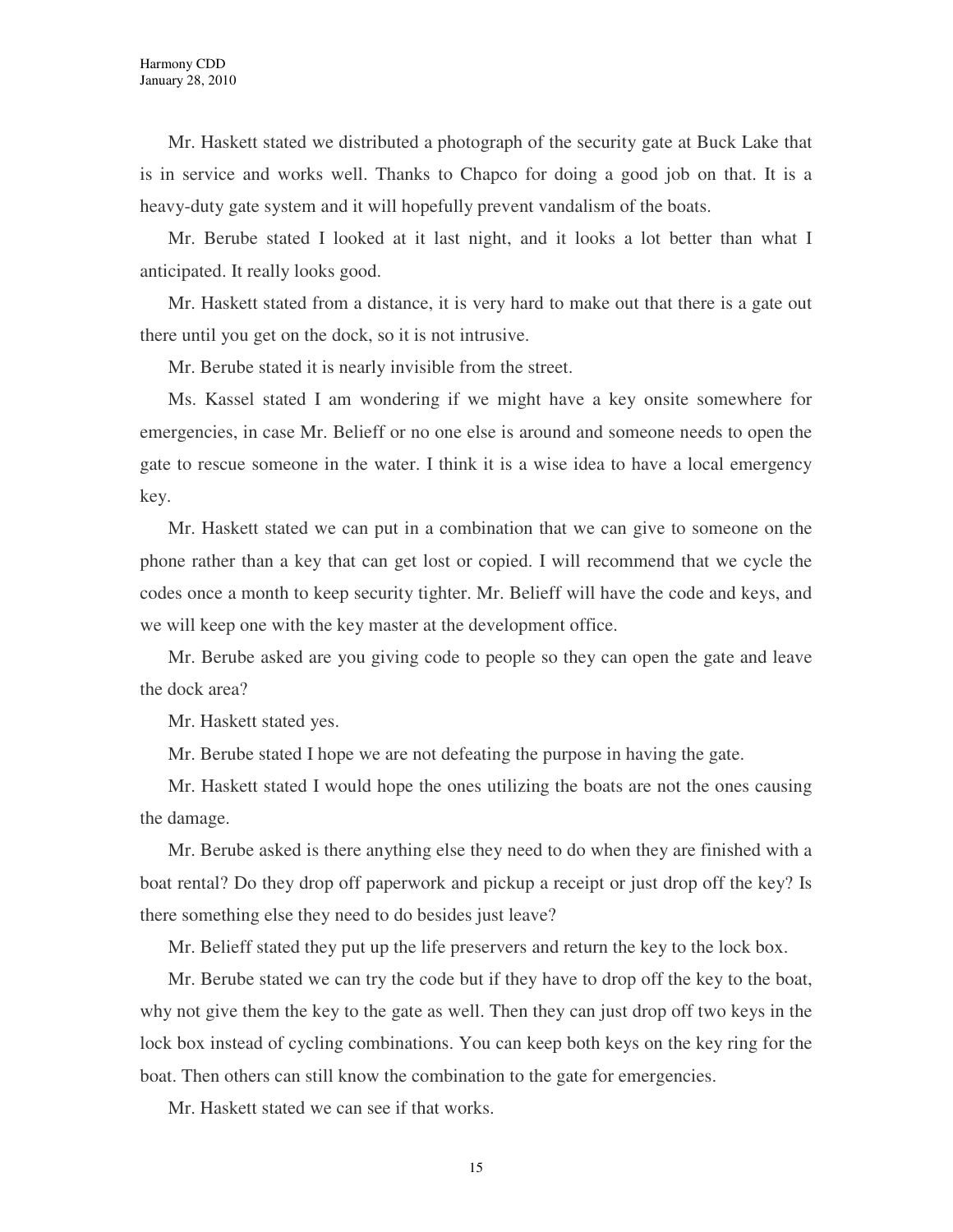Ms. Kassel stated it is easier to change a combination than it is to change a lock and provide a new set of keys.

Mr. Berube stated if they are turning in the key to the boat, they will also turn in the one for the gate. If they do not turn in one or more of the keys, we have their deposit. There is probably no good way, but if they are already dropping off one key, why not drop off two and then we eliminate one more step that we have to monitor.

# **FIFTH ORDER OF BUSINESS Supervisor Requests**

Ms. Kassel stated I would like to request that the next time there is an opening on the Board, like we had last month with Mr. O'Keefe resigning, in the interest of transparency, due diligence, fairness and accountability, the Board is told before the meeting and there is an opportunity for residents to submit résumés and show interest in the position. We also need time for the Board to review those résumés so that we can make an informed decision. I am not saying at all that Mr. Berube is inappropriate. My point is that we did not necessarily do our due diligence as a Board in selecting a replacement member. In the future, I would like the Board to be informed with enough time to receive and review information before we are forced to fill a position. My second item, in last month's minutes on the first page there was mention that an announcement would be going out regarding pressure washing of the drainage structure through an eblast or in the Harmony Notes. I do not recall seeing that.

Mr. Tome stated it was in the Harmony Notes.

Ms. Kassel stated we also talked about activities to increase boat usage and lake usage. How is that going and are there any other developments?

Mr. Golgowski stated the activities director is focusing on that in trying to have at least one activity each month,. The next one is a fish-a-thon on the dock in a couple weeks. We will have a recognition for the largest fish caught out of the lake on January 1, 2010.

Ms. Kassel stated I suggest having a sunset boat ride in February or March for residents. The rules say you cannot use the boats or be out on the dock later than 30 minutes after sunset, so it would have to be a sanctioned activity.

Mr. LeMenager stated I like it because you have to go through the training and put up a deposit to use the boats on your own. We can send an e-blast to say no training is necessary but just come out and have a night on the boats. I think that is a wonderful idea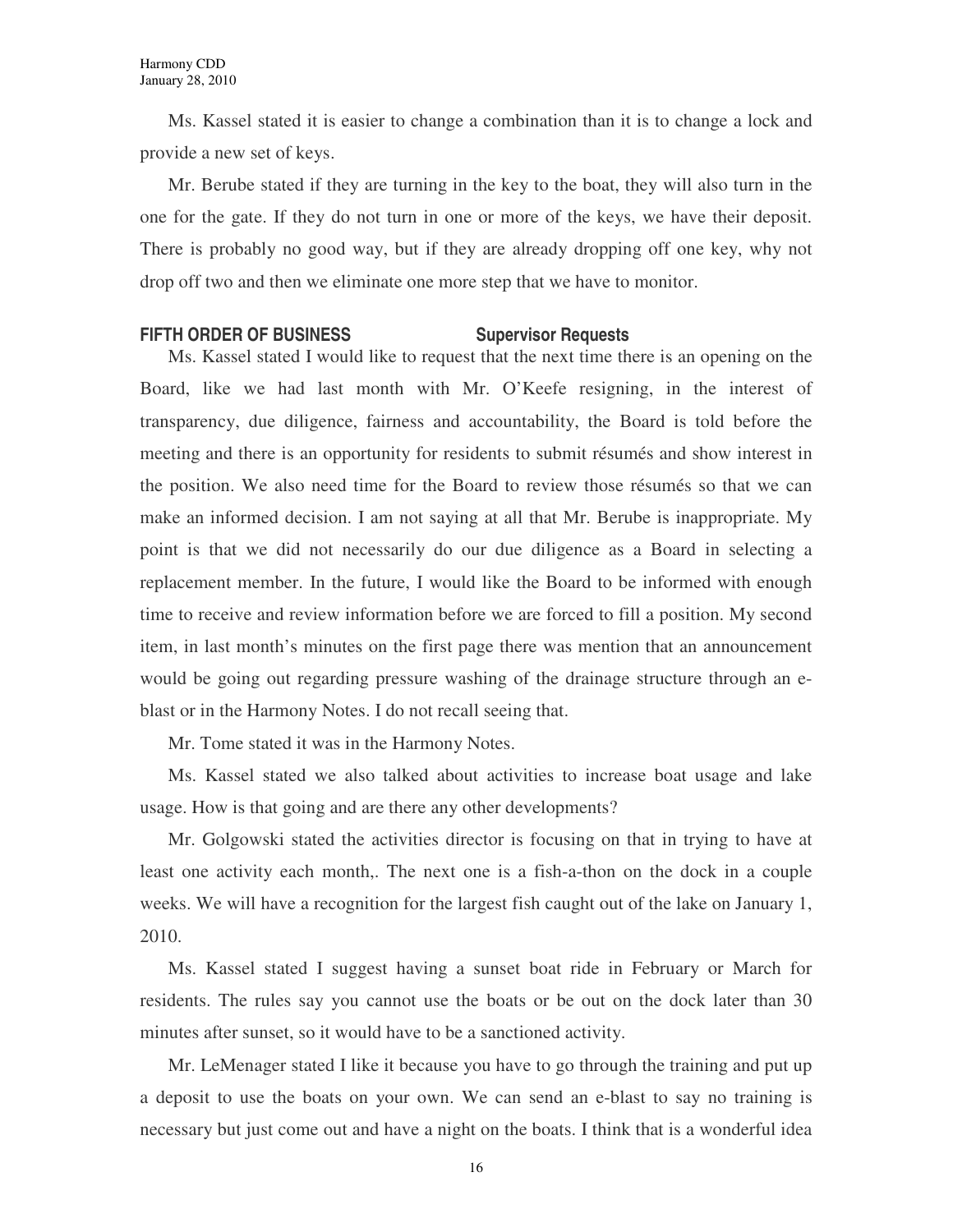to try to get people out and try it for the first time. I think there are many people who think it is too much trouble to do the training or provide the deposit. I think it would be of interest to a lot of people.

Ms. Kassel stated if there is enough interest after one or two times, it could be an ongoing activity.

Mr. Berube asked did I see something about asking if people wanted to use the sailboat?

Mr. Tome stated I do not recall.

Mr. Berube stated we need to focus on that sailboat to get it in use.

Ms. Kassel stated the last item I have is what we might do to address dog park incidents. I know we are not liable as a governmental entity, but what we can do to prevent or address any incidents, dog-dog or dog-human, since we own and maintain those parks? I think it is a timely issue.

Mr. Berube stated we have a Companion Animal meeting scheduled for February 8, 2010, and we will make that an agenda item.

Mr. Evans stated that is the first forum to discuss the issue because you will have first-hand knowledge of incidents, whether it is isolated cases or continual. They can make a recommendation.

Mr. Berube asked could the incidents largely be contained in the 5:00 happy hour when there is a crowd at the park?

Ms. Kassel stated those are the kinds of things I know of, but I do not know of everything that goes on. When there are more dogs, there is a greater likelihood of something happening. Usually it is not people who have been coming for a long time. It is usually people who are new or who do not understand that their dog's behavior is taken offensively by other dogs or people. As a resident or a neighbor, you make a comment, but if they do not get it after a few comments, then what do you do? Do you have a confrontation? Is there some other method to address it?

Mr. Berube stated some people treat their dogs like children and think they can do no wrong. We will add it to the agenda and discuss it.

# **SIXTH ORDER OF BUSINESS Audience Comments**

A Resident asked are the fire ants being taken care of?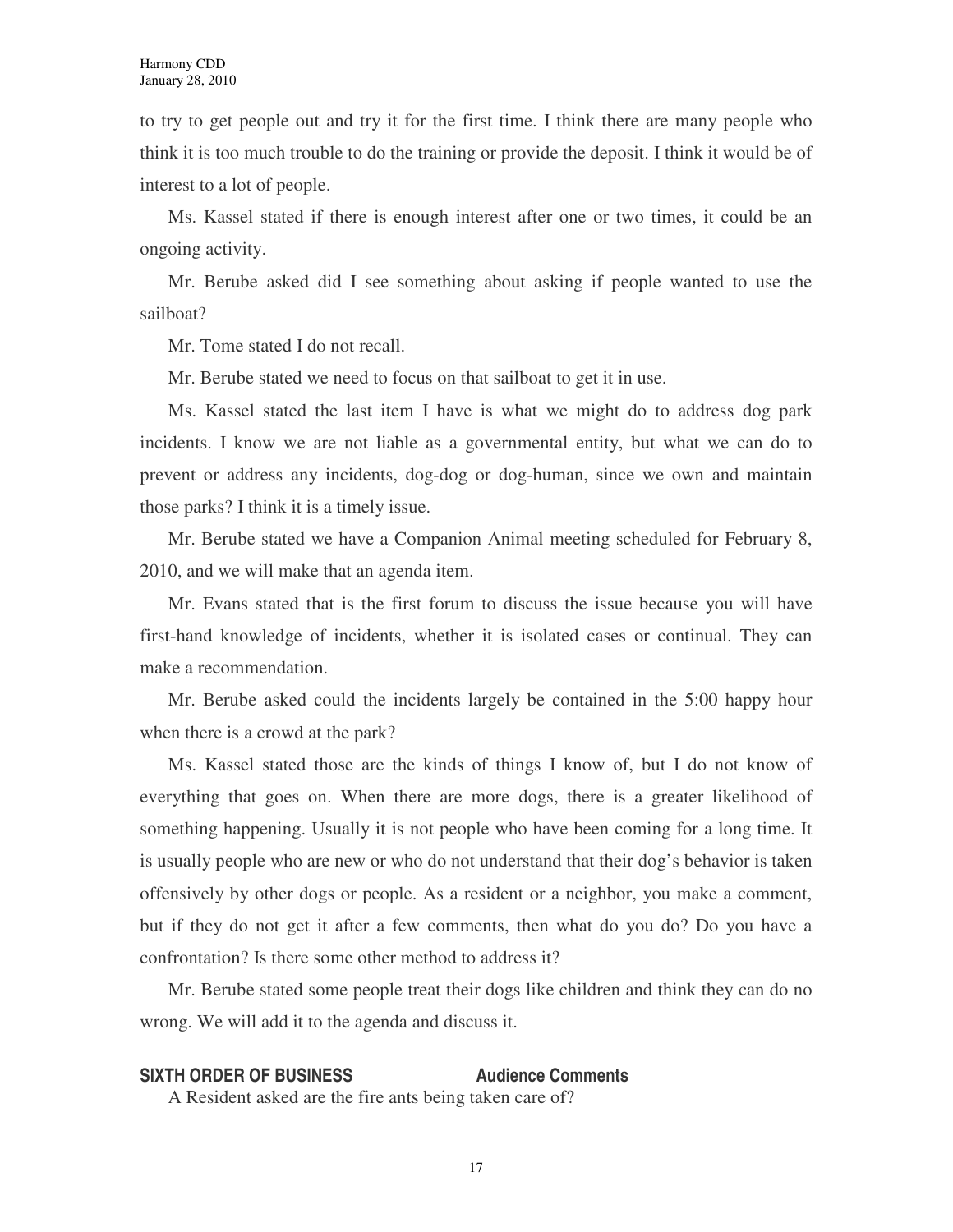Mr. Shafer stated we are treating them with the best treatment available. They come up a lot when we get a lot of rain, and then they die down a little during dry weather. As they come up, we treat them.

Mr. Dave Leeman stated if there is going to be an emergency number to call for the key or combination to the gate, that information should be posted. Otherwise, how will anyone know how to get the gate open?

A Resident stated they should not be there unless Mr. Belieff is around.

Mr. Evans stated I think what he is saying is that if someone notices a problem, like a boat sinking or something that is an emergency, there should be an emergency number to call and the number should be posted.

Mr. Leeman stated I respectfully disagree about the dog park issue. That is not a CDD concern. People should be able to work these things out on their own. If not, perhaps the Companion Animal Committee can educate people. That may be within their bailiwick. Regarding the aquatic contractor and the landscaping contractor, are we sure they are not working at cross purposes? Mr. Gough mentioned the fertilizer running into the ponds creates the algae, and Mr. Shafer's report indicates they are fertilizing the turf soon. Are they in contact with each other? I am not sure how much contact there needs to be between them, but there should be some overall strategy to be sure they are not working at cross purposes.

Mr. Shafer stated I agree and I will be in contact with Bio-Tech.

Mr. Leeman stated I was disappointed in the way the meeting ended last month. It descended into chaos simply because of one person and I think it could be avoided with Robert's Rules of Order. One reason I am disappointed is because I did not get to be heard. So I think it is incumbent upon the Board to not let personal animosities affect the conduct of the meeting. I know it is difficult to hear things, such as we can save \$140,000 by not treating the golf course ponds. In reality, the whole contract for a year is only \$36,000, so I am not sure exactly how that is savings is going to come about. I understand it is hard to hear these things, but nonetheless, you need to maintain order. You are a representative body, and you need to hear everyone. It is my understanding that your ability to end a meeting without a motion is in case someone has a heart attack or the building is on fire so that we do not need to risk safety or something important just to have a motion. It is not in order not to hear from someone who no one wants to hear